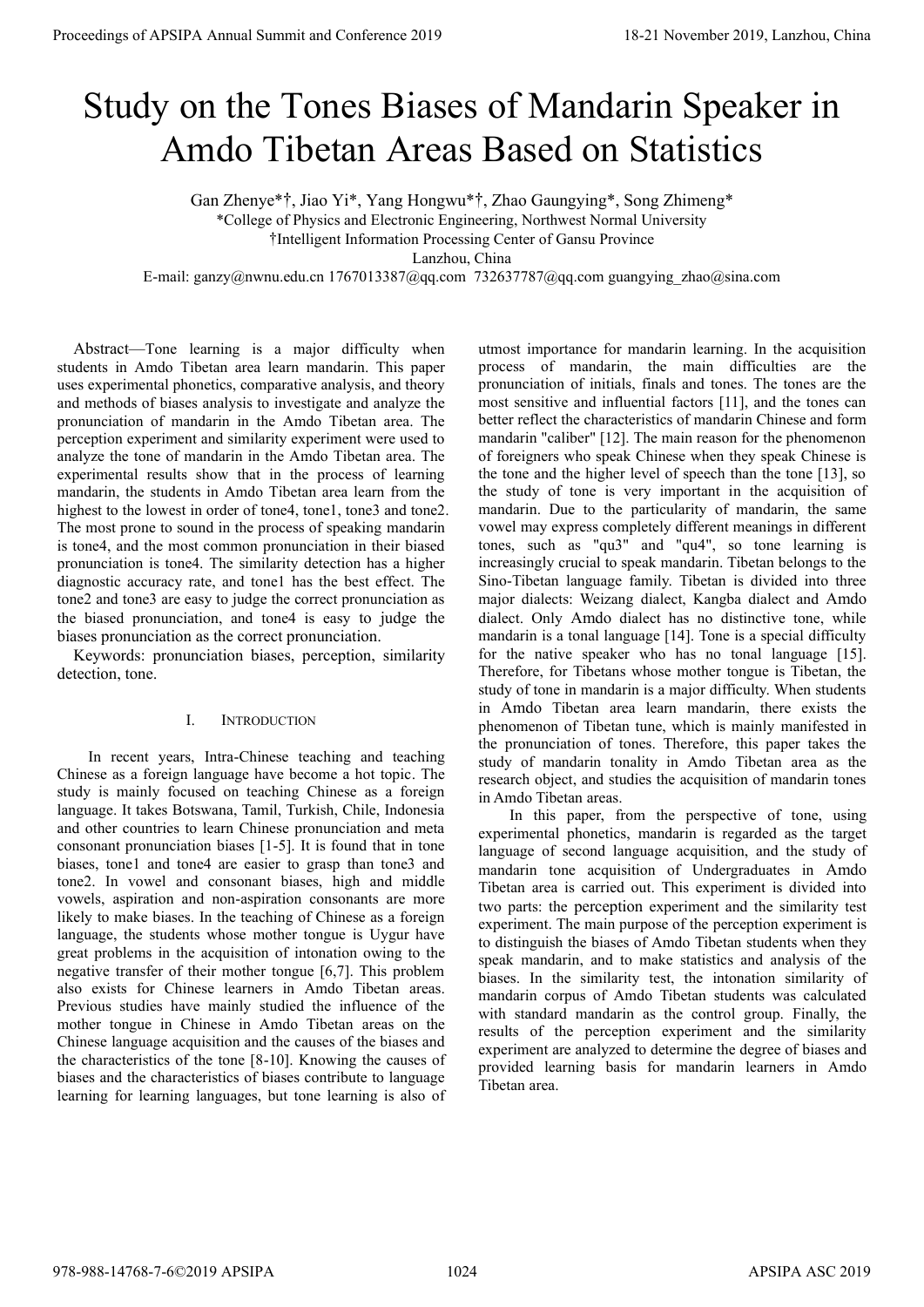# II EXPERIMENTAL DESIGN

This experiment consists of two parts: perception experiment and similarity test. The perception experiment is mainly based on the students who live in the mandarin environment, and the students in the Amdo Tibetan area speak the tone of the ordinary corpus. These students have the first grade in the mandarin Proficiency Test (They can speak standard mandarin). The tone of the auditory results is obtained, and the results of the perception are analyzed to illustrate the tone mastery and tone biases types of the mandarin students in the Amdo Tibetan area. The similarity detection experiment first calculates the similarity of each tone of standard mandarin. Since the fundamental frequency of the tone is different when different people speak mandarin, the same tone will have a slight difference. The corpus of the same tone is "correspondence in turn" for similarity detection, and the average test results are taken as the evaluation criteria. The similarity of each tone of standard mandarin and Amdo Tibetan college students' mandarin is calculated. The experimental results under the evaluation criteria are obtained and analyzed. Proceeding of APSIPA Annual Summit and Conference 2019<br>
This suppress us a conference 2019 11 and 2019 11 and 2019 11 and 2019 11 and 2019 11 and 2019 11 and 2019 11 and 2019 11 and 2019 11 and 2019 11 and 2019 11 and 201

### *A. Perception experiment*

Eight subjects (4 males and 4 females) were undergraduates of the Northwest Normal University. They are all from Amdo Tibetan area at the age of 22. Their mother tongue are Amdo Tibetan. They have no language and hearing impairment. Their parents are Amdo Tibetans. Their communication language is Amdo Tibetan. Mandarin is their second language. The experimental corpus was recorded by eight subjects. Tone acquisition is more difficult in continuous language flow, so the text used in corpus recording is 40 long sentences, each long sentence contains four short sentences, the last syllable of each short sentence is tone1, tone2, tone3 and tone4, respectively. After the corpus recording is completed, the last syllable of each voice is segmented by Cool Edit to obtain a monosyllabic voice. A total of 1280  $(40*4*8=1280)$  voices per tone.

The perception experiment was completed by 4 (2 males and 2 females) college students at the Northwest Normal University. The four students scored in the mandarin Proficiency Test. They lived in the mandarin environment. In the process of listening, two students (one male and one female) listened to the voice of the same participant and distinguished their voice with correct speech and biased speech. If there were inconsistent judgments, they were handed over to a third person for judgment, and the results of all voices were obtained. Statistics on the number of biases in mandarin speech in Amdo Tibetan students, analysis of the type of biases, and calculation of the bias rate of tonal biases (bias rate = number of biases in the tone / total number of occurrences of the tone).

Let select an Ando Tibetan student to speak the pronunciation data of mandarin to make the tone curve of mandarin in the Amdo Tibetan area. Using the standard mandarin in the similarity experiment makes the standard tone curve, as shown in Fig. 1 and Fig. 2.







Fig. 2 standard mandarin tone curve

In the Fig. 1 and Fig. 2, the abscissa is the fundamental frequency point, and the ordinate is the fundamental frequency value after normalization. After normalization, the biases caused by the singular fundamental frequency value can be eliminated, and the comparison is easier.

 Fig. 1 shows the Amdo Tibetan students speaking the tone curve of the mandarin. Each tone is averaged from 40 samples. Fig. 2 shows the standard mandarin tone curve. It can be seen from Fig. 1 and Fig. 2 that students in Amdo Tibetan area say that the tone curve of mandarin is different from the tone curve of mandarin. The difference between the tone1 curve and the standard curve in Fig. 1 is the smallest, but there is a bias in the tail. The difference between the tone2 curve and the standard curve is the largest, and it can be seen that it is completely biased. When the tone3 curve is compared with the standard curve, it is found that they both fall first and then rise, but the rising inflection point in Fig. 1 is at the tail and Fig. 2 is at the middle front; The tone4 curve shows a downward trend compared with the standard curve, but the decrease in Fig. 1 is much smaller than that in Fig. 2. On the whole, the curve of Fig. 1 will appear as a rise or a straight line at the end, which may be caused by the end of the Amdo Tibetan language.

Judging from the perception results of mandarin Chinese corpus in Amdo Tibetan students, there were 657 biases in 1280 voices, and the bias rate reached 51.33%. Among them, the situation of males and females students' biases and the tone deviations are different. The following table shows the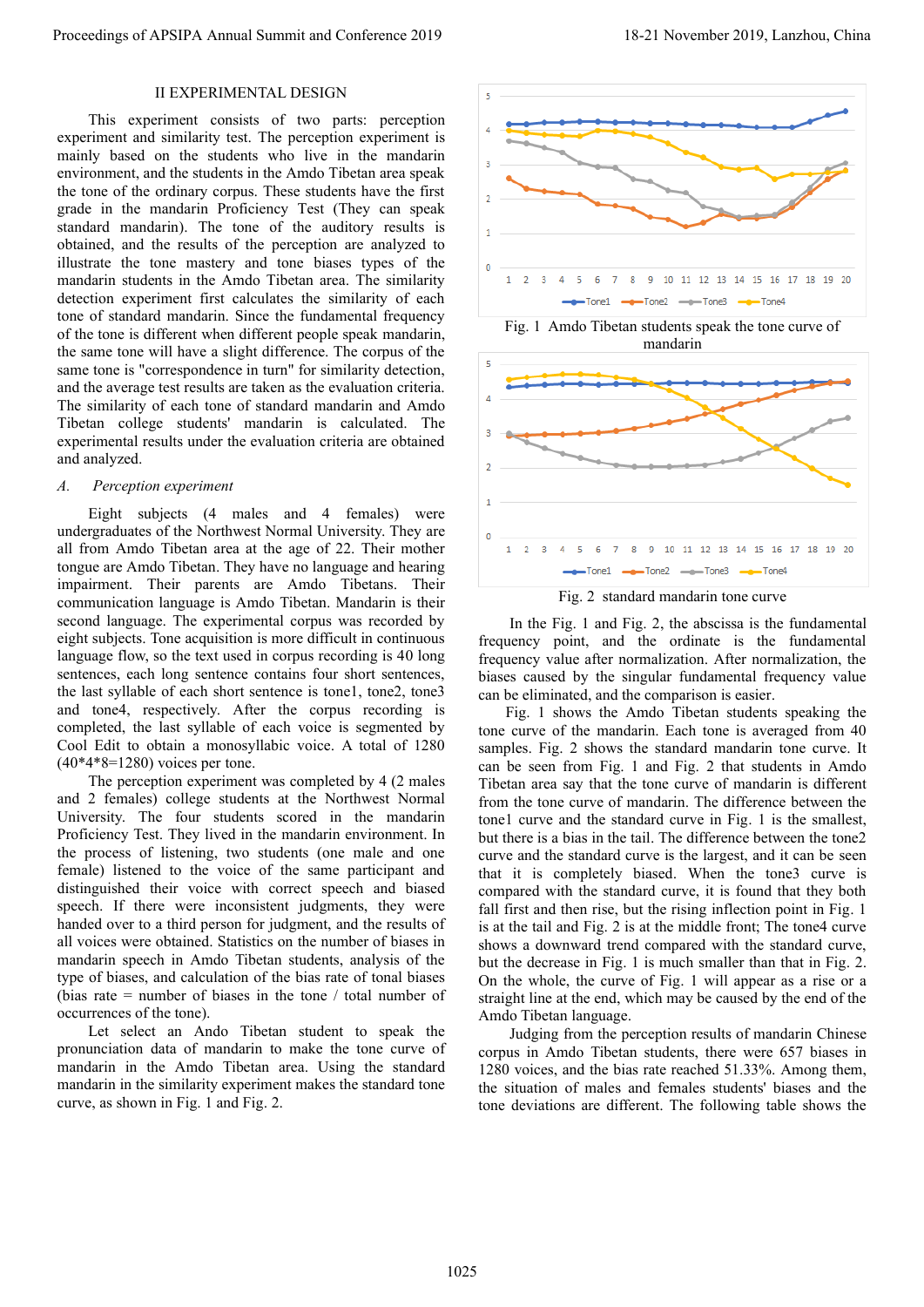statistical tables of males and females and the tone deviations.

Tab. 1 students in Amdo Tibetan areas speak the pronunciation biases of mandarin and male students.

| Gender           | Males  | Females |
|------------------|--------|---------|
| Number of biases | 348    | 309     |
| Bias rate        | 54.38% | 48.28%  |

It can be seen from Tab. 1 that in the process of learning mandarin, the bias rate of males is greater than that of females. Under the same environment, females are more capable of learning new languages than males. However, as a whole, due to the influence of their native language, even in the language environment of mandarin, they are more serious when they are learning mandarin. The mastery of tone is not quite good. The overall bias rate has also reached more than 50%, so they will have great difficulties in learning.

Tab. 2 students in Amdo Tibetan areas say mandarin.

| Tone             | Tone1  | Tone <sub>2</sub> |  |
|------------------|--------|-------------------|--|
| Number of biases | 153    | 251               |  |
| Bias rate        | 47.81% | 78.44%            |  |
|                  |        |                   |  |
| Tone             | Tone3  | Tone4             |  |
| Number of biases | 202    | 51                |  |

It can be seen from the perception experiment of tone biases that the students of Amdo Tibetan College will appear when speaking mandarin are concentrated in tone2 and tone3. In contrast, tone1 and tone3 are better. The highest bias rate is tone2, followed by tone3, the lowest bias rate is tone4, followed by tone1. When listening to the corpus of Amdo Tibetan students, it was found that the main reason for the deviation of tone1 was that the pronunciation was low during the pronunciation process, and it was easy to make tone1 into tone2 and tone3. The most prone to the biases of tone2 and tone4 is that they are easily confused and cannot be distinguished well. Tone4 is the least biased in listening experiments, and tone4 is the easiest to master. Tibetan students cannot distinguish the characteristics of tones very well in the process of tone acquisition, so there is a common biases in all the biases that it is easy to make all the tones into tone4. Proceedings of APSIPA Annual Summit and Conference 2019<br>
and the china conference 2019 in the china conference 2019 in the china conference 2019 in the conference 2019<br>
The china conference 2019 in the china conference 20

## *B. similarity experiment*

The similarity experiment is to calculate the similarity between the standard mandarin and the Amdo Tibetan students' mandarin tone curve, and to give a measure to the mandarin students in Amdo Tibetan area. The standard mandarin corpus used here was recorded by college students at Northwest Normal University, with a total of 4 students (2 males and 2 females).The text used in the recording of the corpus is the same as the listening experiment, and the monosyllabic speech is processed in the same way as the auditing experiment, with 40 tones and 640 (4\*4\*40) voices. The corpus of eight subjects was used in the acquisition of mandarin in the Amdo Tibetan area.

The fundamental frequency is extracted for each voice. The specific method is to use the Praat software to mark each voice, and then extract the fundamental frequency, and extract the base frequency value of each voice by 10, 20, 50, so that the obtained result is more convincing.

The fundamental frequency values of each speech extraction are normalized. The purpose of the normalization process is to reduce the random difference and extract constant parameters. The specific method is the Min Max Scaler (as shown in Equation 1), scaling the feature to a given minimum and maximum value, or you can convert the maximum absolute value of each feature to a unit size. This method is a linear transformation of the original data, normalizing the data to [0,1]. This scales the fundamental frequency of each speech to between [0,1], which eliminates the anomaly and makes the calculation more reliable.

$$
X_0 = \frac{X_i - L}{H - L} \tag{1}
$$

Where  $X_i$  is the fundamental frequency value of the sampling point, *L* is the lower limit frequency value of the subject's tuning domain, and *H* is the upper limit frequency value of the subject's tuning domain. In the similarity calculation, the similarity is calculated using the correlation coefficient (as shown in Equation 2).

$$
r = \frac{\sum_{i=1}^{n} (X_i - \overline{X})(Y_i - \overline{Y})}{\sqrt{\sum_{i=1}^{n} (X_i - \overline{X})^2} \sqrt{\sum_{i=1}^{n} (Y_i - \overline{Y})^2}}
$$
(2)

Where *n* is the number of base frequency points, and  $X_i$  and  $X$ are the fundamental frequency value and the mean value, respectively. The value of  $r$  is between -1 and  $+1$ , but in the experiment of this paper, *r* takes the absolute value.

The data obtained by normalizing the obtained fundamental frequency values were used as inputs for the similarity experiment. Draw the tone curve of each tone, and eliminate the voice with non-standard pronunciation, get 146 voices of tone1, 150 voices of tone2, 153 voices of tone3, and 160 voices of tone4. The similarity calculation is performed for each speech of each tone and the remaining speech, resulting in tone1 21170 (146\*145=21170) results, tone2 22350 (150\*149=22350) results, tone3 23256  $(153*152=23256)$  Results, tone4 25440  $(160 * 159 = 25440)$ results. The average of each result is used to obtain the criterion for each tone, as shown in Tab. 3.

It can be seen from Tab. 3 that when the number of extracted fundamental frequencies is different, the similarity obtained has a certain difference, but the difference is not significant. In the four tones, the similarity between tone1 and tone3 is small, and tone2 and tone4 are relatively large. The reason for this large difference is that their adjustment values are different, as shown in Fig. 2. Tone1 has a value of 55, and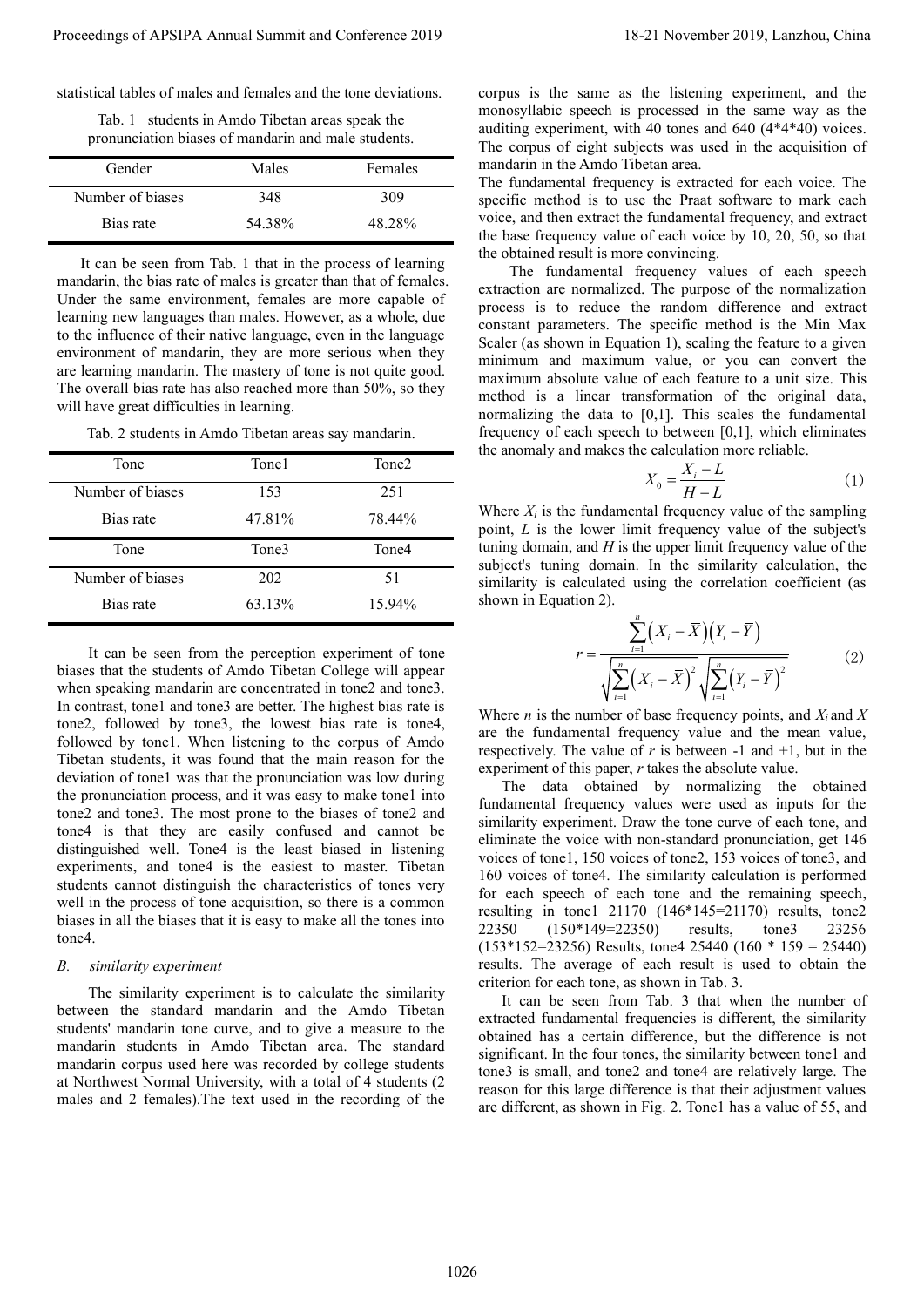44 can be considered as unbiased during normal communication. The tone curve of tone 1 is a straight line with a slope close to 0, but there is a small fluctuation when extracting the fundamental frequency. This fluctuation is uncertain, resulting in the fundamental frequency fluctuation of each voice is different, so the similarity of tone 1 is relatively small. On the contrary, although tone2 and tone4 have different fundamental frequency fluctuations, they have the same fluctuation trend and get a greater similarity. Tone 3 is a tortuous tone, so it will also be affected in the process of similarity calculation, and the similarity will be smaller than tone 2 and tone 4. However, in the saliency test, all similarities are significantly correlated. In the later experiment, the number of fundamental frequencies used is 20, so the criterion of similarity is based on the results of extracting 20 fundamental frequencies from standard mandarin, tone1 0.44, tone2 0.87, tone3 0.68, tone4 0.81.

Tab. 3 standard mandarin similarity test table

| Tone                      | Tone1 |      | Tone2 |      |      |      |
|---------------------------|-------|------|-------|------|------|------|
| Number of pitch<br>points | 10    | 20   | 50    | 10   | 20   | 50   |
| Similarity                | 0.45  | 0.44 | 0.45  | 0.88 | 0.87 | 0.86 |
| Tone                      | Tone3 |      | Tone4 |      |      |      |
| Number of pitch<br>points | 10    | 20   | 50    | 10   | 20   | 50   |
| Similarity                |       | 0.68 | 0.68  | 0.82 | 0.81 | 0.8  |

A speech in standard mandarin is randomly selected as a control, and the similarity is detected. When the similarity is greater than the experimental results, it is judged to be correct. The correct number and the correct rate are counted (the correct rate = the correct number of the tone/the total number of occurrences of the tone). The following table is the result of similarity detection.

Tab. 4 Amdo Tibetan students say the mandarin similarity

| test             |        |                   |  |
|------------------|--------|-------------------|--|
| Tone             | Tone1  | Tone <sub>2</sub> |  |
| Correct number   | 157    | 62                |  |
| The correct rate | 49.06% | 19.38%            |  |
| Bias rate        | 50.94% | 80.62%            |  |
| Tone             | Tone3  | Tone4             |  |
| Correct number   | 106    | 261               |  |
| The correct rate | 33.13% | 81.56%            |  |
| Bias rate        | 66.89% | 18.44%            |  |

 It can be seen from Tab. 4 that the results of the similarity test show that the bias rate is quite different, the tone4 bias rate is the smallest, and then the tone1, tone3, and tone2 are consistent with the auditory experiment results. However, the

bias rate of the similarity detection is high when the magnitude of the bias rate is compared. The reason for this phenomenon may be the biases caused by subjective judgment in the hearing, or the difference in numerical value of the machine detection is easier to distinguish than the human ear, and the fundamental frequency is worthy of a few changes, the human ear cannot hear, but small changes in the machine can be distinguished.

## III COMPOSITE EVALUATION INDEX

This paper mainly tests the mandarin in the Amdo Tibetan area from the auditory experiment and the similarity test to determine the correct rate and the bias rate, but there is a certain gap between the correct rate and the bias rate. In order to test the accuracy between the two experiments and the practicability of similarity detection, this paper verifies the experimental results, and the verification results are divided into four types : True Acceptance (TA), the correct pronunciation in the auditory experiment is also detected as correct pronunciation in the similarity detection. True Rejection (TR), the pronunciation of the bias in the listening experiment is also detected as a biased pronunciation in the similarity detection. False Acceptance (FA), the pronunciation of the bias in the perception experiment is detected as the correct pronunciation in the similarity detection. False Rejection (FR), the correct pronunciation in the perception experiment is detected as a false pronunciation in the similarity test. The four results usually use three evaluation indicators: False Acceptance Rate (FAR), False Rejection Rate (FRR), and Diagnostic Accuracy (DA). Their calculation formulas are as follows. Proceedings of APSIPA Annual Summit and Conference 2019<br>
at most transformation of the summit and conference 2019 in the summit and conference 2019 in the summit and conference 2019 in the summit and conference 2019 in th

$$
FAR = \frac{FA}{FA + TR}
$$
 (3)

$$
FRR = \frac{FR}{FR + TA}
$$
 (4)

$$
DA = \frac{TA + TR}{TR + TA + FA + FR}
$$
 (5)

FAR represents the percentage of correct pronunciation when perception biases pronunciation is detected by similarity test, FRR represents the percentage of correct pronunciation when perception biases pronunciation is detected by similarity test, and DA represents the percentage that perception biases pronunciation is consistent with the result of similarity test.

Tab. 5 composite evaluation results

| Tone | Tone1     | Tone2  | Tone3  | Tone4  |
|------|-----------|--------|--------|--------|
| FAR  | $16.34\%$ | 8.76%  | 13.37% | 43.13% |
| FRR  | 20.95%    | 40.02% | 33.05% | 11.15% |
| DA   | 81.25%    | 84.06% | 79.38% | 83.75% |

The results of the composite evaluation showed that each tone had a higher diagnostic accuracy rate when combined with the perception test and the similarity test. However, tone2 and tone3 have a higher error rejection rate, which is